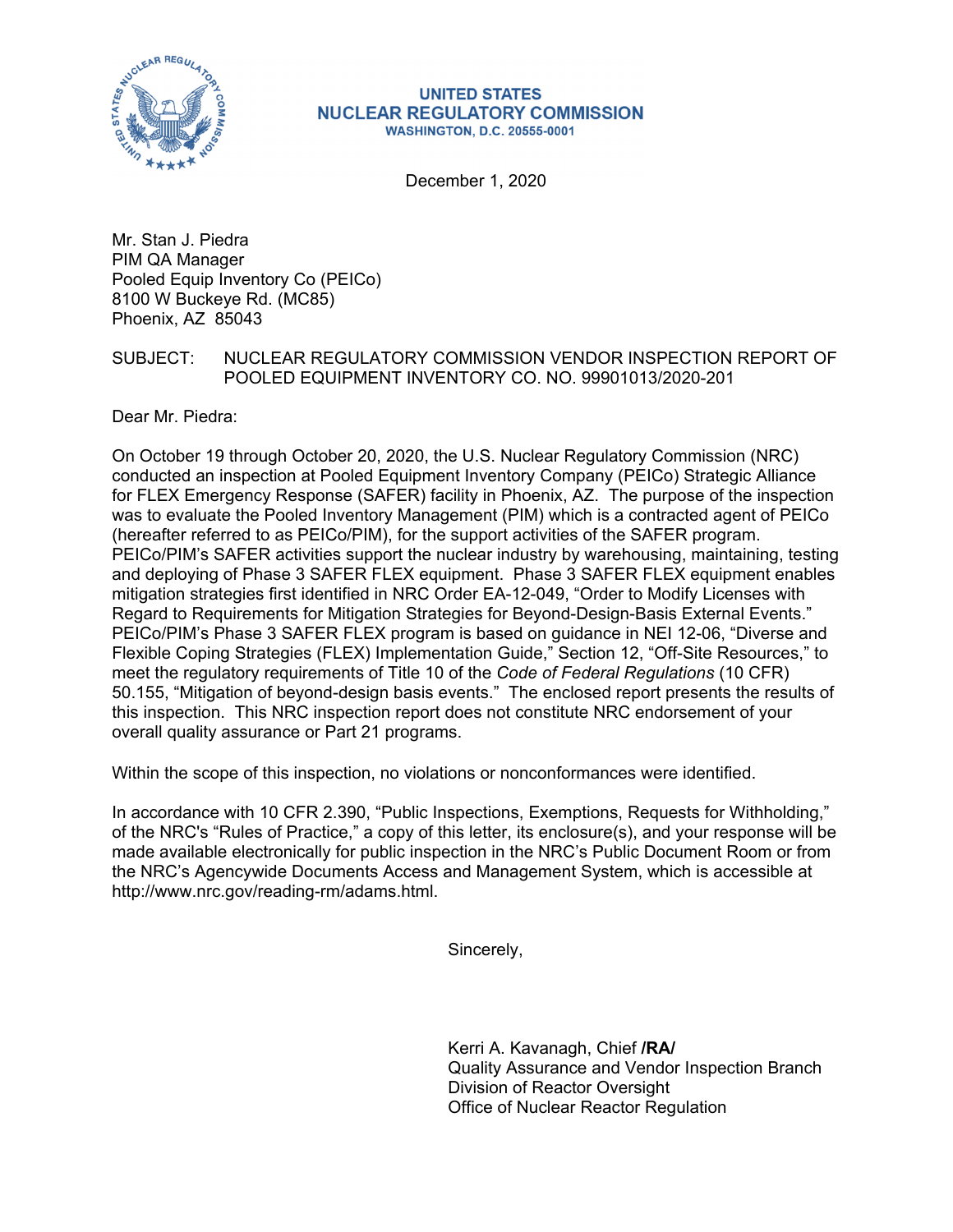## S. Piedra 2

- Docket No.: 99901013
- EPID No.: I-2020-201-0141

Enclosures:

1. Inspection Report No. 99901013/2020-201 and Attachment

DISTRIBUTION: ASakadales ConE\_Resource sjpiedra@southernco.com NRR\_DRO\_IQVB Distribution **CMiller** RFelts GSuber

### **ADAMS Accession No.:** ML20329A183 NRR-106

|                             | <b>OFFICE   NRR/DRO/IQVB</b> | NRR/DRO/IQVB |  |  |
|-----------------------------|------------------------------|--------------|--|--|
| <b>NAME</b><br>AArmstrong   |                              | KKavanagh    |  |  |
| <b>DATE</b>                 | 11/23/2020                   | 12/01/2020   |  |  |
| <b>OFFICIAL RECORD COPY</b> |                              |              |  |  |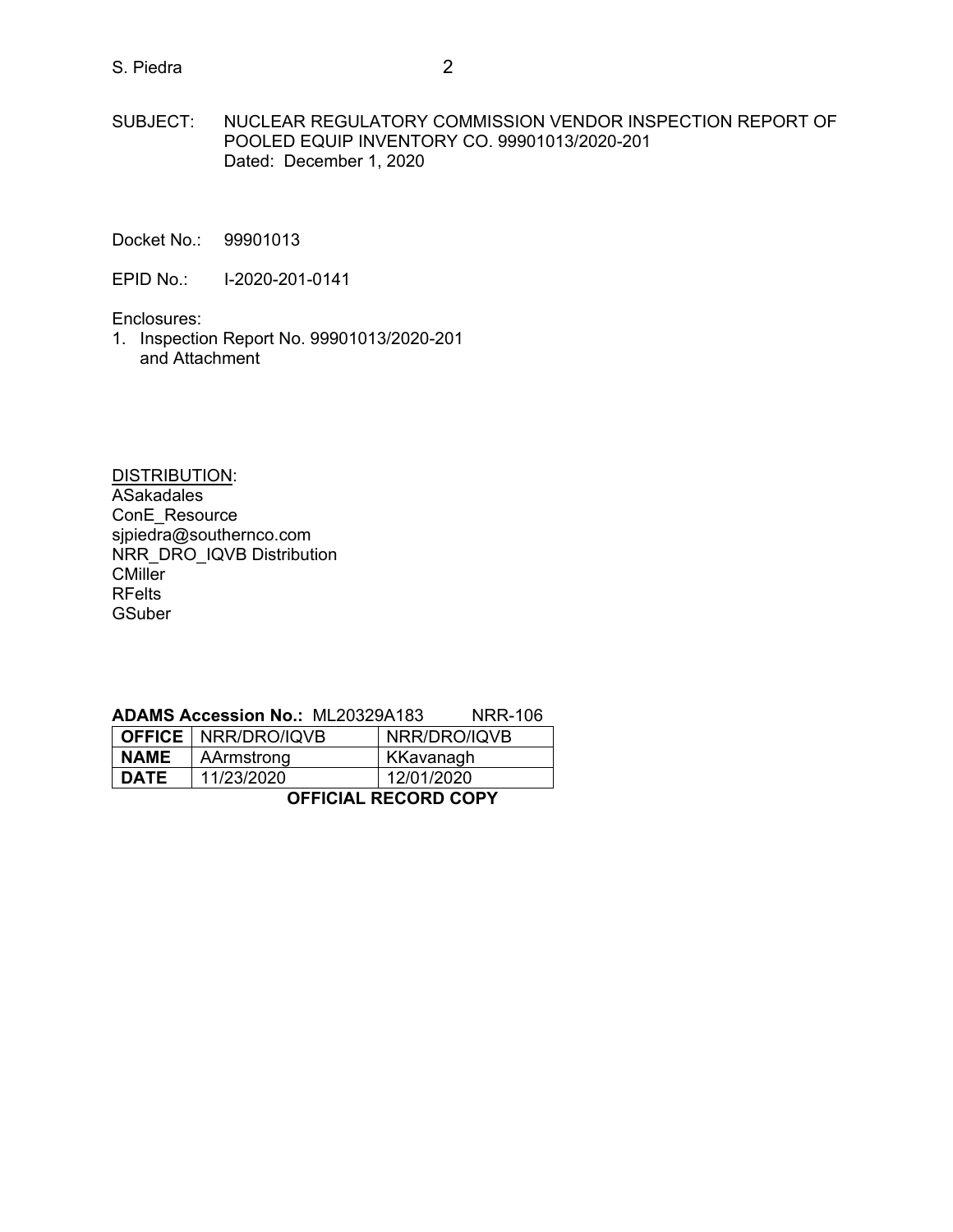## **U.S. NUCLEAR REGULATORY COMMISSION OFFICE OF NUCLEAR REACTOR REGULATION DIVISION OF REACTOR OVERSIGHT VENDOR INSPECTION REPORT**

| Docket No.:                       | 99901013                                                                                                                                                                                                                                                                                                                                                                                                                                                                                                                                                                       |                              |                    |  |  |
|-----------------------------------|--------------------------------------------------------------------------------------------------------------------------------------------------------------------------------------------------------------------------------------------------------------------------------------------------------------------------------------------------------------------------------------------------------------------------------------------------------------------------------------------------------------------------------------------------------------------------------|------------------------------|--------------------|--|--|
| Report No.:                       | 99901013/2020-201                                                                                                                                                                                                                                                                                                                                                                                                                                                                                                                                                              |                              |                    |  |  |
| Vendor:                           | Pooled Equip Inventory Co (PEICo)<br><b>Barnhart Crane &amp; Rigging</b><br>8100 W Buckeye Rd. (MC85)<br>Phoenix, AZ 85043                                                                                                                                                                                                                                                                                                                                                                                                                                                     |                              |                    |  |  |
| <b>Vendor Contact:</b>            | Mr. Stan J. Piedra<br>PIM QA Manager<br>Email: sipiedra@southernco.com<br>Office: (205) 992-5421                                                                                                                                                                                                                                                                                                                                                                                                                                                                               |                              |                    |  |  |
| <b>Nuclear Industry Activity:</b> | Pooled Inventory Management (PIM), as agent for PEICo, and<br>under contract to support the Strategic Alliance for FLEX<br>Emergency Response (SAFER) program, is responsible for the<br>storage, maintenance, and testing of the additional off-site<br>equipment, when deployed; and provide the capability and<br>redundancy for power plants until power, water, and coolant<br>injection systems are restored or commissioned (Phase 3). Phase<br>3 SAFER FLEX equipment is used by NRC licensees to mitigate<br>the consequences of beyond-design-basis external events. |                              |                    |  |  |
| <b>Inspection Dates:</b>          | October 19 - October 20, 2020                                                                                                                                                                                                                                                                                                                                                                                                                                                                                                                                                  |                              |                    |  |  |
| Inspectors:                       | Aaron Armstrong<br>Kerri Kavanagh                                                                                                                                                                                                                                                                                                                                                                                                                                                                                                                                              | NRR/DRO/IQVB<br>NRR/DRO/IQVB | <b>Team Leader</b> |  |  |
| Approved:                         | Kerri A. Kavanagh, Chief<br>Quality Assurance and Vendor Inspection Branch<br>Division of Reactor Oversight<br>Office of Nuclear Reactor Regulation                                                                                                                                                                                                                                                                                                                                                                                                                            |                              |                    |  |  |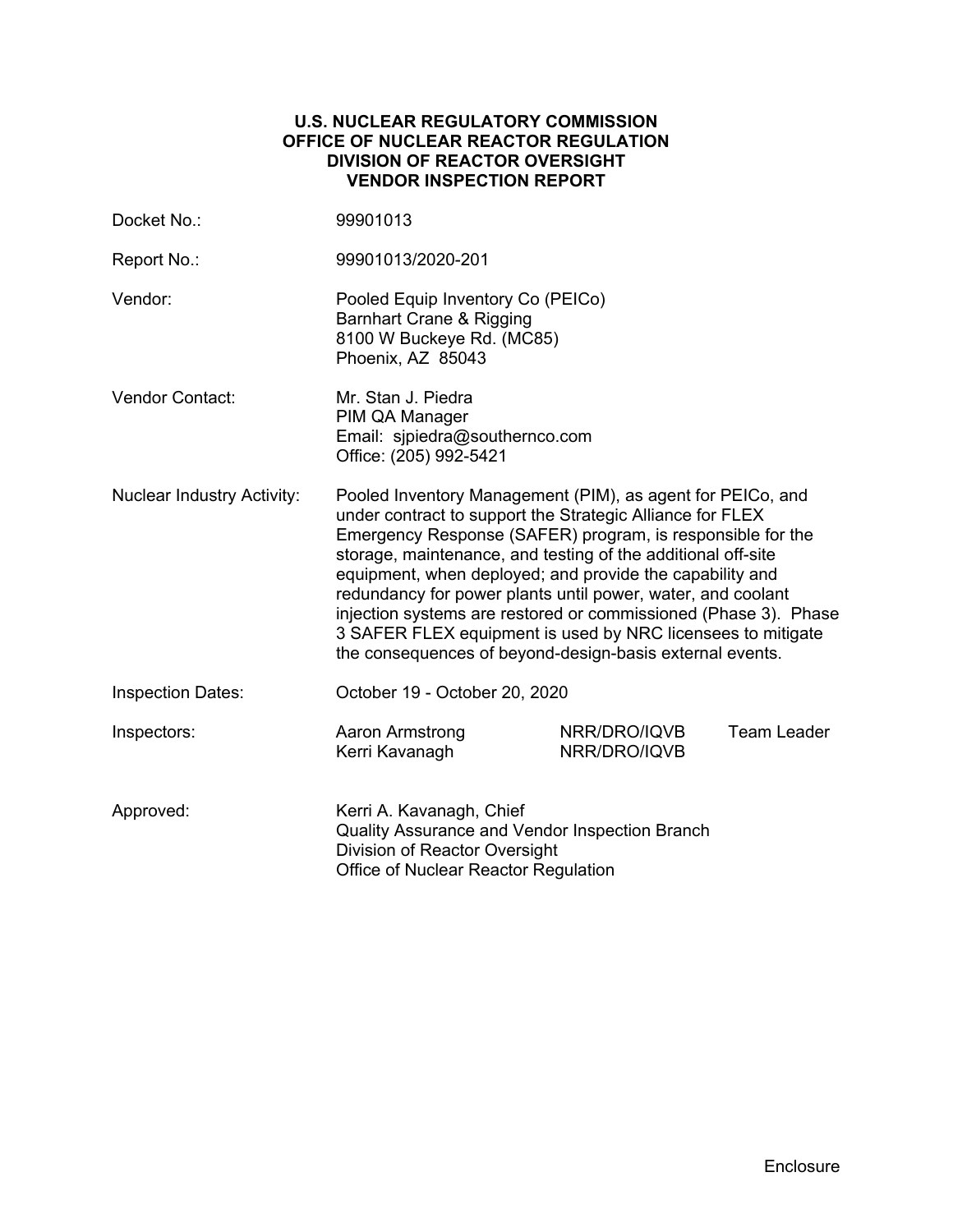## **EXECUTIVE SUMMARY**

### PEICO/PIM SAFER Program 99901013/2020-201

The U.S. Nuclear Regulatory Commission (NRC) conducted a vendor inspection of the Pooled Equipment Inventory Company (PEICo) Strategic Alliance for FLEX Emergency Response (SAFER) facility in Phoenix, AZ. The purpose of the inspection was to evaluate the Pooled Inventory Management (PIM) which is a contracted agent of PEICo (hereafter referred to as PEICo/PIM), for the support activities of the SAFER program. PEICo/PIM's SAFER activities support the nuclear industry by warehousing, maintaining, testing and deploying of Phase 3 SAFER FLEX. Phase 3 SAFER FLEX equipment enables mitigation strategies first identified in NRC Order EA-12-049, "Order to Modify Licenses with Regard to Requirements for Mitigation Strategies for Beyond-Design-Basis External Events." PEICo/PIM's Phase 3 SAFER FLEX program is based on guidance in NEI 12-06, "Diverse and Flexible Coping Strategies (FLEX) Implementation Guide," Section 12, "Off-Site Resources," to meet the regulatory requirements of Title 10 of the *Code of Federal Regulations* (10 CFR) 50.155, "Mitigation of Beyond-Design Basis Events." The enclosed report presents the results of this inspection. PEICo/PIM has established a 10 CFR Part 50, Appendix B and 10 CFR Part 21 program. However, the NRC inspection team determined that not all activities are required to be done in accordance with these regulations. This NRC inspection report does not constitute NRC endorsement of your overall quality assurance or Part 21 programs.

The vendor inspection of PEICo/PIM focused on the SAFER program as it applies to supporting the beyond design mitigation efforts including procurement, maintenance, testing, and storage of the additional off-site equipment. When Phase 3 SAFER FLEX is deployed, it provides the capability and redundancy for power plants until power, water, and coolant injection systems are restored. Phase 3 SAFER FLEX equipment is used by NRC licensees to mitigate the consequences of beyond-design-basis external events. The Phoenix facility shares the same overall programmatic processes (i.e. procedures, qualification, procurement, etc.) as the Memphis, TN facility. The NRC vendor inspection of PEICo/PIM's SAFER program is required, on an alternating triennial basis, at both the Phoenix and Memphis locations. Specific activities observed by the NRC inspection team included:

The NRC inspection team observed quarterly maintenance activities being performed using Work Instruction (WI)-2-10-TGM for a 4160 VAC Turbine Generator unit.

These regulations served as the bases for the NRC inspection:

• 10 CFR 50.155

During the course of this inspection, the NRC inspection team implemented portions of Inspection Procedure (IP) 36100, "Inspection of 10 CFR Part 21 and Programs for Reporting Defects and Noncompliance," dated May 16, 2019; IP 43002, "Routine Inspections of Nuclear Vendors," dated January 27, 2017; and IP 43006, "Inspection of the implementation of mitigation strategies order regarding the use of the National SAFER Response Centers (NSRC)." The information below summarizes the results of this inspection.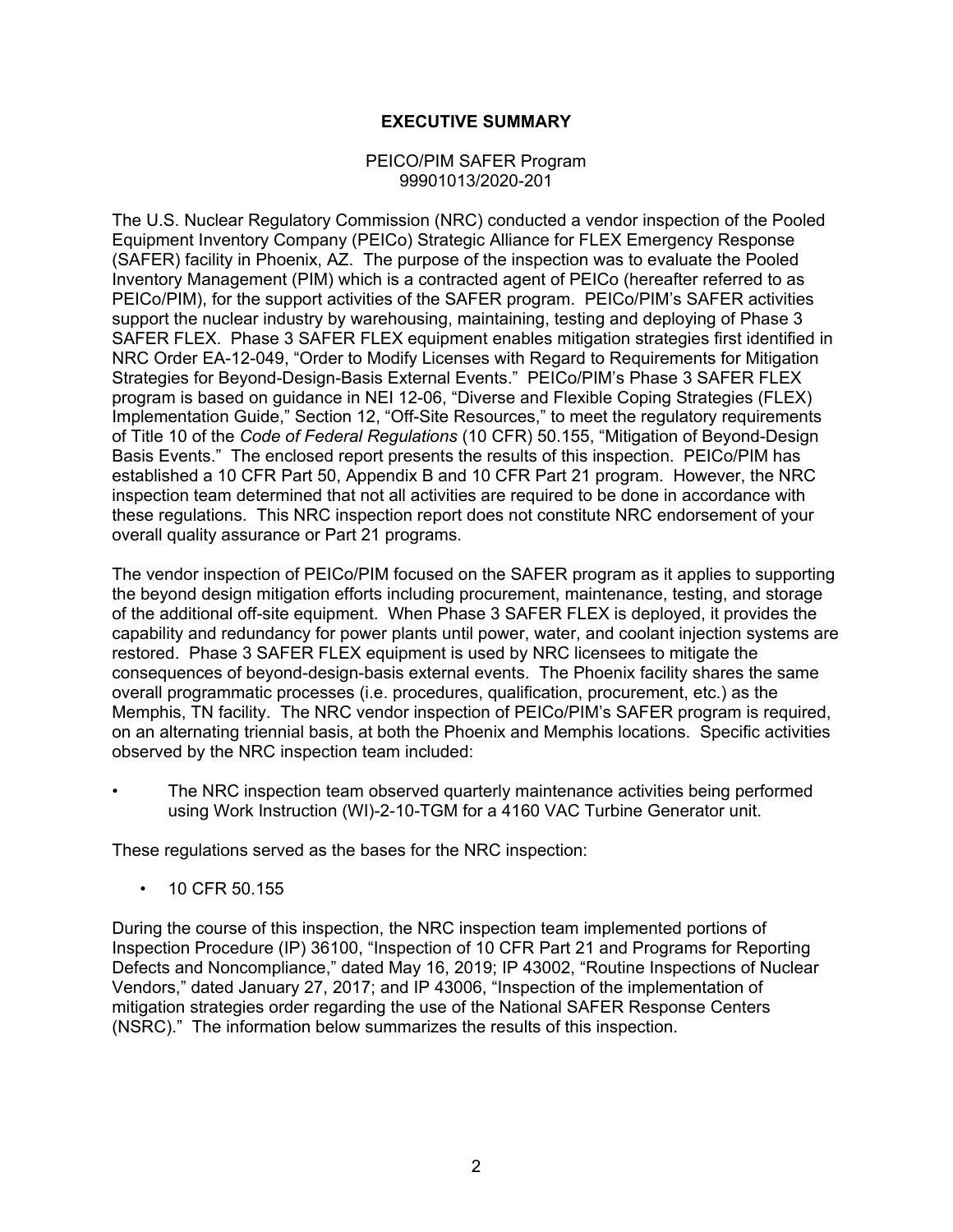## SAFER Program

The NRC inspection team reviewed PEICo/PIM's policies and implementing procedures that govern the overall implementation of the SAFER program including storage, maintenance, procurement, testing, and deploying activities. Based on the limited sample of documents reviewed, the NRC inspection team also determined that PEICo/PIM is implementing its policies and procedures associated with the SAFER program. No findings of significance were identified.

## Procurement Control

The NRC inspection team concluded that PEICo/PIM is implementing the necessary procurement controls in accordance with NEI 12-06. Based on the limited sample of documents reviewed, the NRC inspection team also determined that PEICo/PIM is implementing its policies and procedures associated with the procurement activities. No findings of significance were identified.

## Test, Maintenance and Measuring & Test Equipment (M&TE) Control

The NRC inspection team concluded that PEICo/PIM is adequately implementing its test, maintenance and M&TE program in accordance with NEI 12-06. Based on the limited sample of documents reviewed, the NRC inspection team also determined that PEICo/PIM is implementing its policies and procedures associated with the maintenance activities. No findings of significance were identified.

## Handling, Storage, and Deployment

The NRC inspection team concluded that PEICo/PIM is implementing its handling, storage, and deployment activities in accordance with NEI 12-06. Based on the limited sample of documents reviewed, the NRC inspection team also determined that PEICo/PIM is implementing its policies and procedures associated with the handling of SAFER equipment. No findings of significance were identified.

### Corrective Actions

The NRC inspection team concluded that PEICo/PIM is implementing its corrective action program in accordance with NEI 12-06. Based on the limited sample of documents reviewed, the NRC inspection team also determined that PEICo/PIM is implementing its policies and procedures associated with the corrective action program. No findings of significance were identified.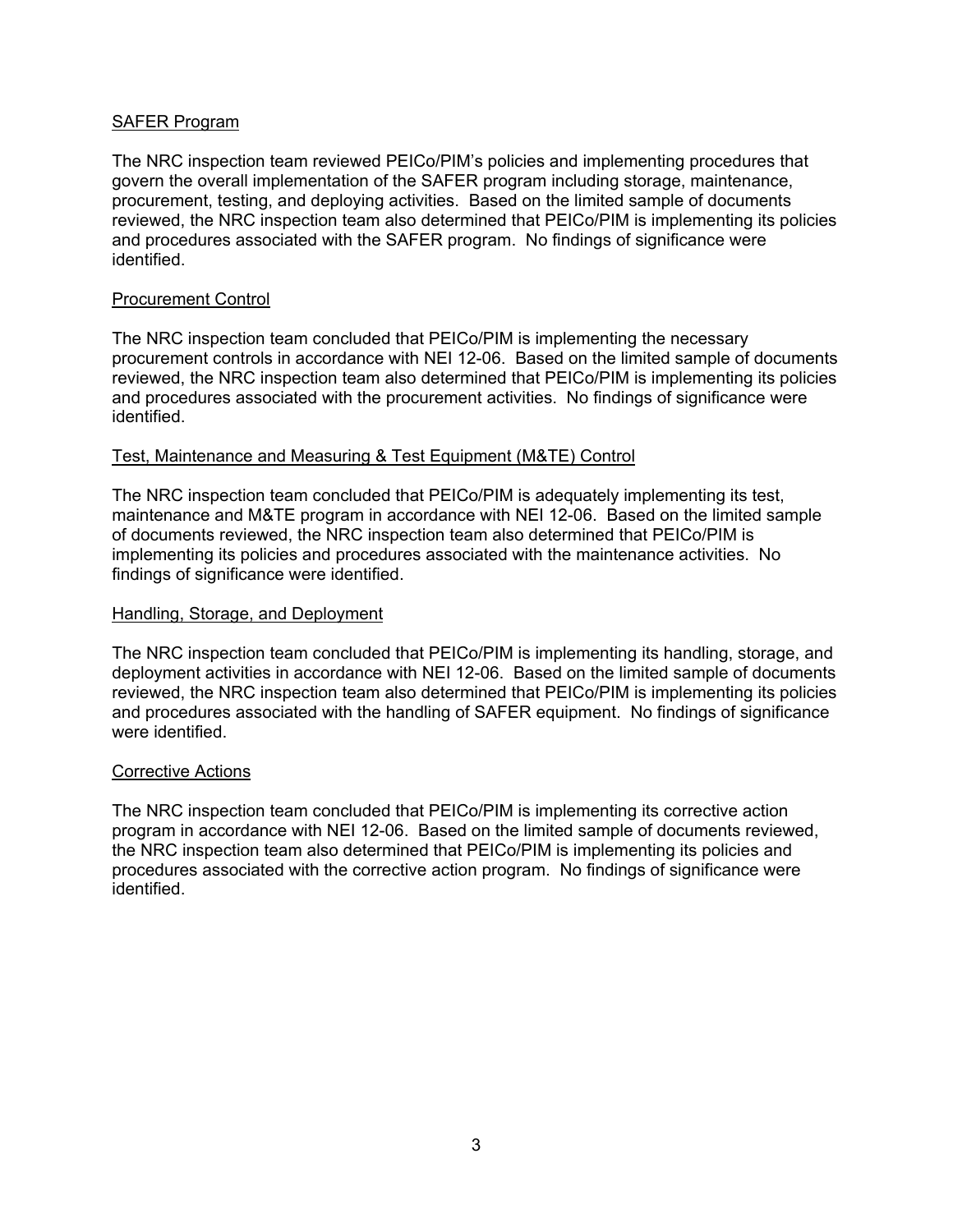# **REPORT DETAILS**

## 1. SAFER Program

## a. Inspection Scope

The U.S. Nuclear Regulatory Commission (NRC) inspection team reviewed Pooled Equipment Inventory Company's (PEICo's)/Pooled Inventory Management's (PIM's) policies and implementing procedures that govern the overall implementation of the Strategic Alliance for FLEX Emergency Response (SAFER) program including storage, maintenance, procurement, testing, and deploying activities. The NRC inspection team evaluated PEICo/PIM's SAFER program processes which include the development of procedures governing all activities including determination of procurement technical specifications, vendor selection, receipt inspection, periodic maintenance, adequate testing, adequate storage, and development of training for on-site staff and staff activated during an emergency. The NRC inspection team reviewed the policies and a sample of implementing procedures for PEICo/PIM's Phase 3 FLEX equipment stored at the Phoenix, AZ National SAFER Response Centers (NSRC) facility to verify that the control processes were effectively implemented throughout the various stages from procurement, testing and storage. PEICo/PIM has established a 10 CFR Part 50, Appendix B and 10 CFR Part 21 program. However, the NRC inspection team determined that not all activities are required to be done in accordance with these regulations. The attachment to this inspection report lists the individuals interviewed and documents reviewed by the NRC inspection team.

b. Observations and Findings

No findings of significance were identified.

c. Conclusions

The NRC inspection team concluded that PEICo/PIM is adequately implementing its SAFER program controls in accordance with its policies and procedures. Based on the limited sample of documents reviewed, the NRC inspection team also determined that PEICo/PIM is implementing its policies and procedures consistent with the requirements of 10 CFR 50.155.

### 2. Procurement Document Controls and Internal Audits

### a. Inspection Scope

The NRC inspection team reviewed PEICo's/PIM's policies and implementing procedures that govern the implementation of its procurement document controls and internal audits. Specifically, the NRC inspection team reviewed PEICo's/PIM's purchase orders (POs), receipt inspection reports (RIRs) and verified that equipment requirements from the manufacturer were incorporated into work instructions. In general, the current POs being placed are for maintenance services, replacement parts, and deployment services. The NRC inspection team verified that contracts with trucking and air providers are in place, valid and updated to ensure assumptions (i.e. no single external event will preclude capability to supply needed resources to licensees) for deployment of FLEX equipment remain valid.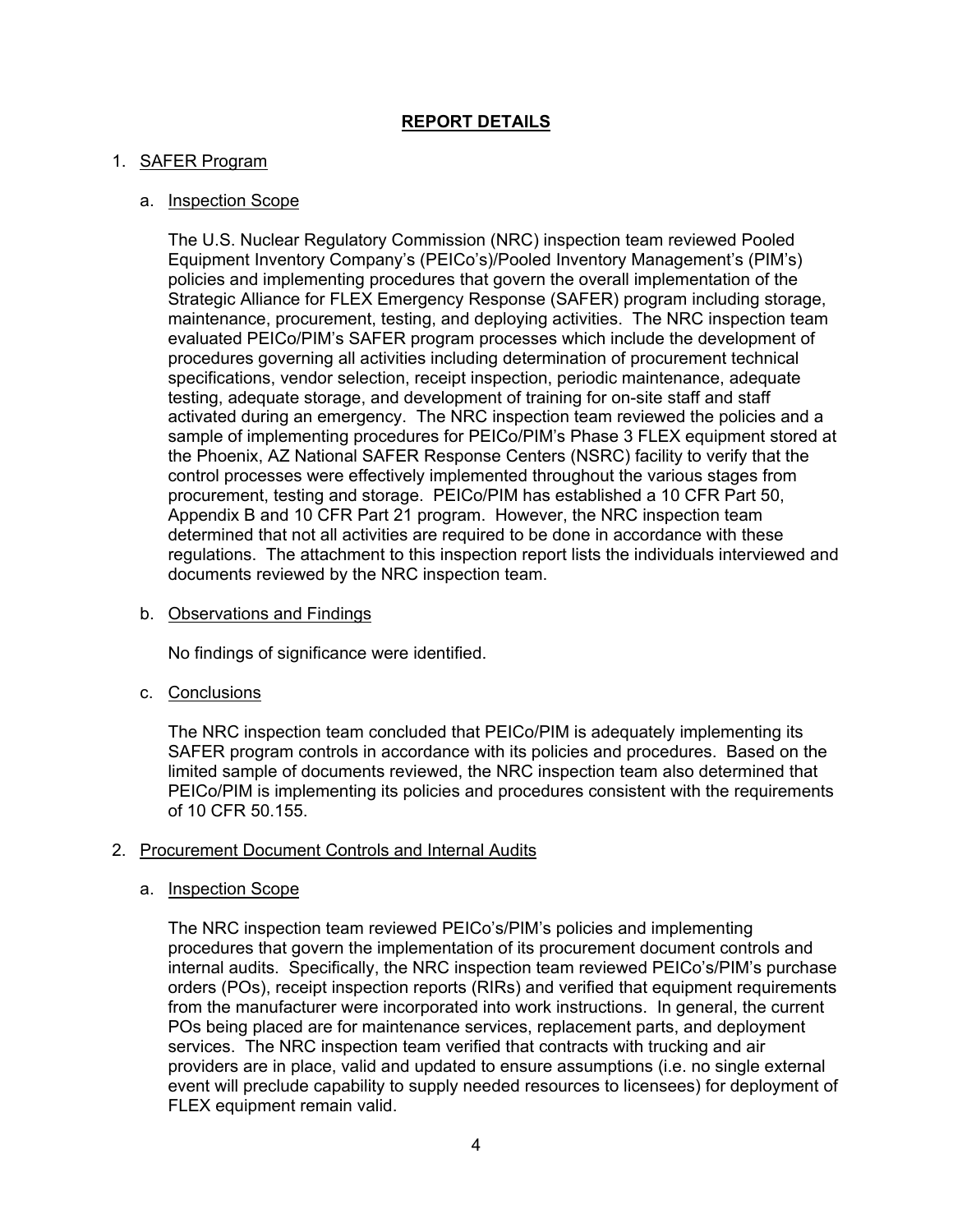The NRC inspection team reviewed the PEICo's/PIM's internal audit from 2019 performed by an independent contractor. The NRC inspection team reviewed the associated PO and verified the independence of the contractor that performed the internal audit.

The NRC inspection team also discussed the procurement document control and internal audit programs with PEICo's/PIM's management and technical staff. The attachment to this inspection report lists the documents reviewed and the staff interviewed by the NRC inspection team.

### b. Observations and Findings

No findings of significance were identified.

## c. Conclusion

The NRC inspection team concluded that PEICo/PIM is adequately implementing its procurement document control and internal audit programs in accordance with its policies and procedures. Based on the limited sample of documents reviewed, the NRC inspection team also determined that PEICo/PIM is implementing its policies and procedures consistent with the requirements of 10 CFR 50.155.

## 3. Measuring & Test Equipment Control (M&TE)

### a. Inspection scope

The NRC inspection team reviewed PEICo's/PIM's policies and implementing procedures that govern the M&TE program to verify compliance with the requirements of 10 CFR 50.155, "Mitigation of beyond-design-basis events." The NRC inspection team observed that M&TE was calibrated, labeled, tagged, handled, stored, or otherwise controlled to indicate the calibration status and its traceability to nationally recognized standards. The NRC inspection team also confirmed that when M&TE is found to be out of calibration, PEICo/PIM initiates a nonconformance report and performs an evaluation to determine the extent of condition.

The NRC inspection team also discussed the M&TE program with PEICo's/PIM's management and technical staff. The attachment to this inspection report lists the documents reviewed and the staff interviewed by the NRC inspection team.

### b. Observations and Findings

No findings of significance were identified.

## c. Conclusion

The NRC inspection team concluded that PEICo/PIM is adequately implementing its M&TE program in accordance with its policies and procedures. Based on the limited sample of documents reviewed, the NRC inspection team also determined that PEICo/PIM is implementing its policies and procedures consistent with the requirements of 10 CFR 50.155.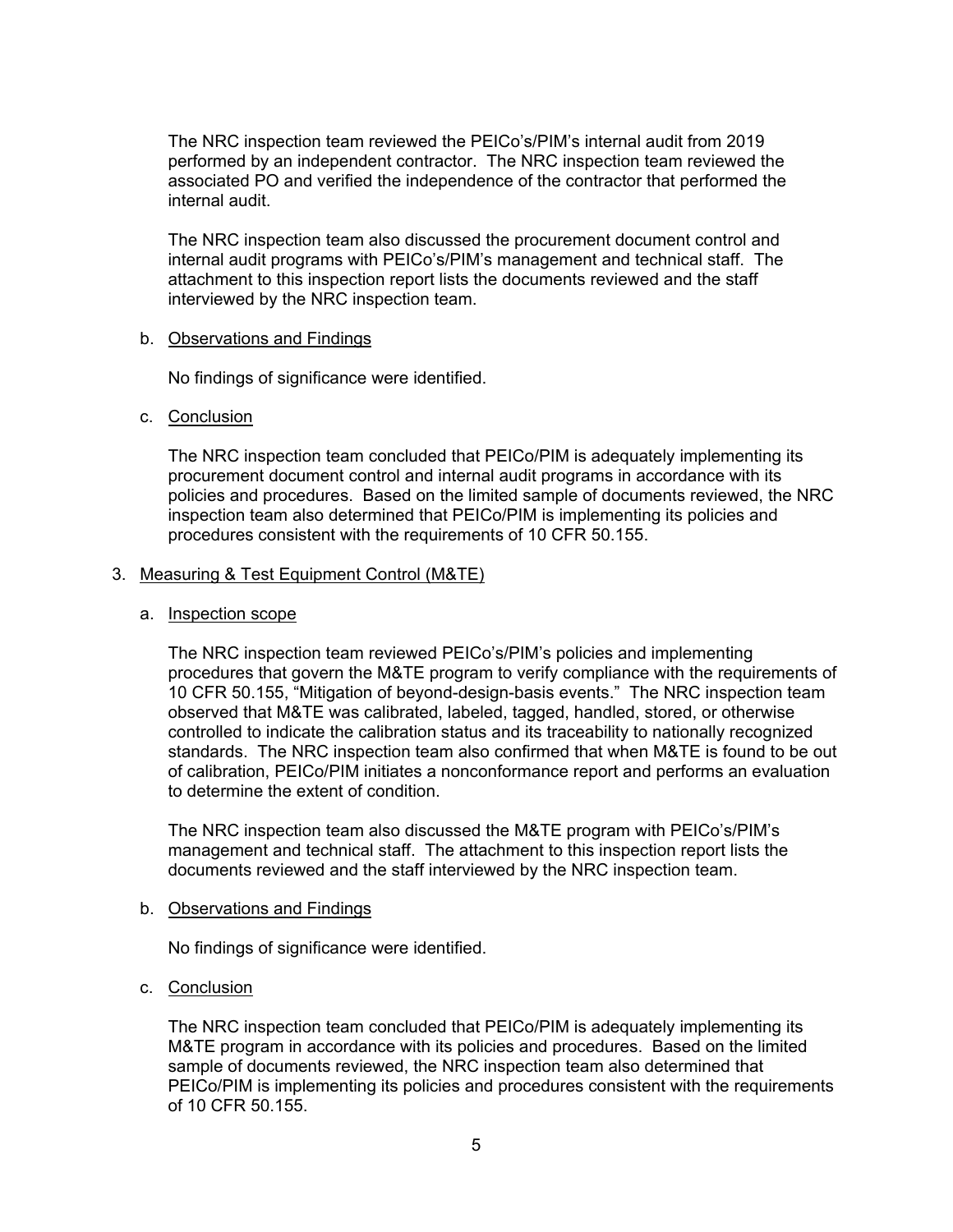## 4. Test and Maintenance

### d. Inspection scope

The NRC inspection team reviewed procedures for tests, preventive maintenance, test objectives, test requirements, and acceptance criteria contained in the applicable technical documents. Specifically, the NRC inspection team reviewed PEICo's/PIM's procedures for performing quarterly maintenance on the 4160 VAC Turbine Generator using a PEICo/PIM 4160 VAC load distribution center. The NRC inspection team reviewed Work Instruction (WI)-2-10 for 4160 VAC for the turbine generator's quarterly maintenance, WI-GP-12 for the replacement of the turbine generator's starting nozzle, and WI-GP- 09 for battery checks for Phase 3 FLEX equipment.

The NRC inspection team observed quarterly maintenance of a PEICo Turbine Marine manufactured, 4160 VAC Turbine Generators (TGM012). PEICo contracts Barnhart Crane and Rigging to handle equipment, house, and perform maintenance at the Phoenix NSRC facility. The NRC inspection team observed Barnhart personnel performing maintenance per WI-2-10, Version 7, dated April 13, 2020, including their safety pre-job brief to verify they followed warnings, cautions, and notes per the work instruction procedures. The NRC inspection team verified Barnhart recorded and verified values were within maintenance thresholds. The NRC inspection team verified that the 4160 VAC turbine generator load center settings were appropriate to ensure compliance with work instructions. The NRC inspection team interviewed Barnhart personnel and reviewed training records to ensure the personnel were qualified.

The NRC inspection team also discussed the testing and maintenance program with PEICo's/PIM's management and technical staff. The attachment to this inspection report lists the documents reviewed and the staff interviewed by the NRC inspection team.

### e. Observations and Findings

No findings of significance were identified.

### f. Conclusion

The NRC inspection team concluded that PEICo/PIM is adequately implementing its testing and maintenance program in accordance with its policies and procedures. Based on the limited sample of documents reviewed, the NRC inspection team also determined that PEICo/PIM is implementing its policies and procedures consistent with the requirements of 10 CFR 50.155.

### 5. Handling, Storage, and Deployment

### a. Inspection Scope

The NRC inspection team reviewed PEICo's/PIM's handling, storage, and deploying policies and procedures to verify conformance with the requirements of 10 CFR 50.155. The NRC inspection team observed how the Phase 3 FLEX equipment is stored, cataloged, and tracked for easy deployment to the correct NRC licensee that requests the equipment. The NRC inspection team discussed the conduct of the warehouse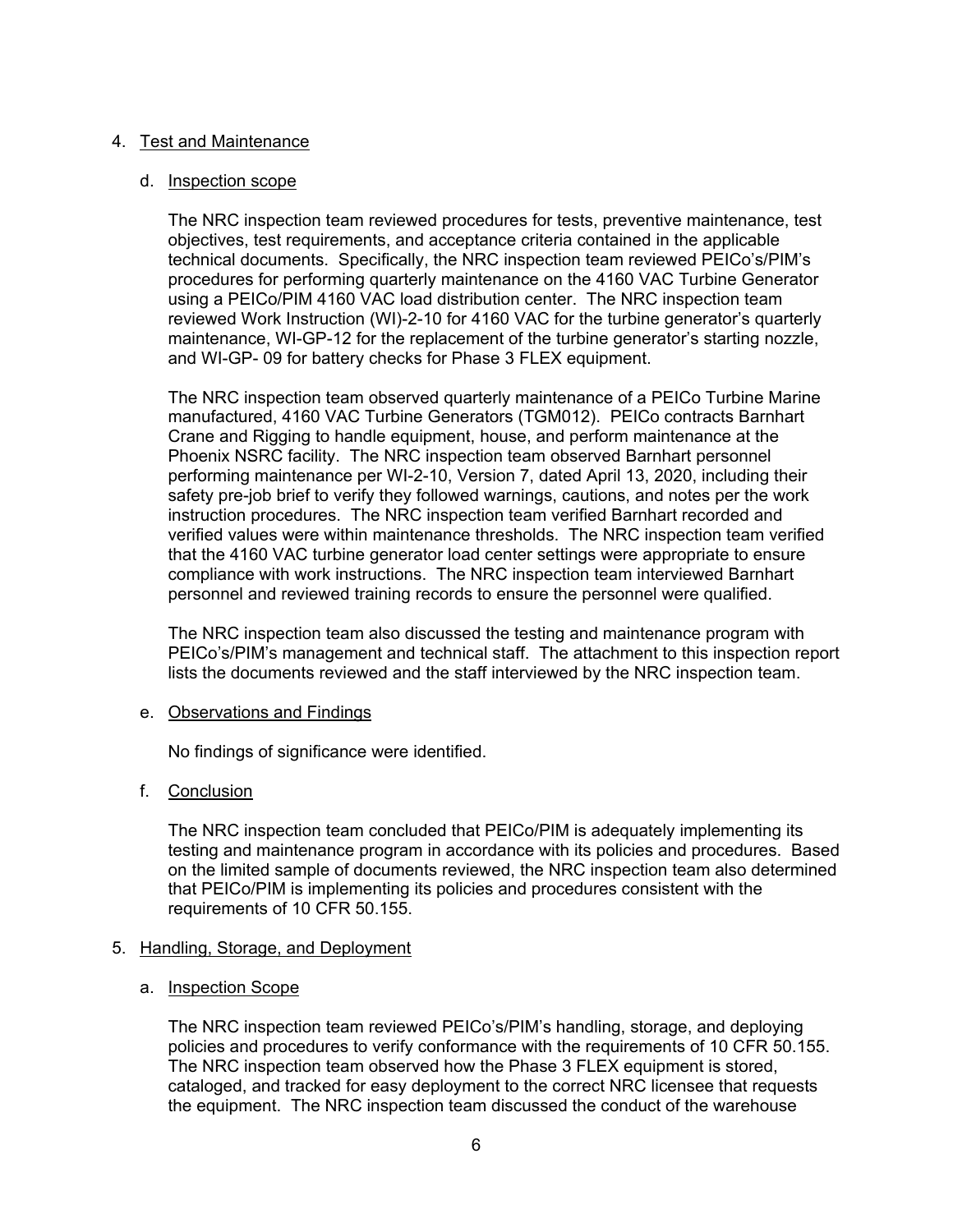operations for all the handling activities with PEICo's/PIM's management. The NRC inspection team performed walk downs of the different storage sections to verify the Phase 3 FLEX equipment described in the emergency deployment procedures and the bill of ladings matched the different transportation pallets. The NRC inspection team verified that the procedures provided adequate guidance for the easy identification of equipment location and for licensee-specific equipment, it properly identified the necessary Phase 3 FLEX equipment.

The NRC inspection team verified that the storage facility would provide the necessary protection of the equipment and meet the availability requirements in accordance with the mitigation strategies requirements in 10 CFR 50.155. All samples of equipment verified for storage condition were adequately preserved and maintained. The NRC inspection team verified that all the documentation at the Phoenix facility for deployment of equipment when called upon during an emergency was up to date and reflected the current conditions of the warehouse.

The NRC inspection team also discussed the handling, storage, and deployment program with PEICo's/PIM's management and technical staff. The attachment to this inspection report lists the documents reviewed and the staff interviewed by the NRC inspection team.

#### b. Observations and Findings

No findings of significance were identified.

#### c. Conclusions

The NRC inspection team concluded that PEICo/PIM is adequately implementing its handling, storage, and deployment programs in accordance with its policies and procedures. Based on the limited sample of documents reviewed, the NRC inspection team also determined that PEICo/PIM is implementing its policies and procedures consistent with the requirements of 10 CFR 50.155.

#### 6. Corrective Action Program

#### a. Inspection Scope

The NRC inspection team reviewed PEICo/PIM's policies and implementing procedures for the Corrective Action Program (CAP) and Nonconformance Report (NCR) Program to ensure prompt identification, correction, and verification of effectiveness in accordance with the requirements of 10 CFR 50.155. The NRC inspection team reviewed a sample of PEICo's/PIM's CARs and NCRs and verified that procedures are established and implemented for correcting conditions affecting Phase 3 FLEX equipment. The sample of CARs and NCRs provided for documenting and describing the nonconforming condition, the cause and corrective action taken to prevent recurrence of the nonconforming condition. PEICo's/PIM's policies and implementing procedures adequately assess and document program deficiencies, receipt inspection rejections, equipment malfunction, and maintenance test failures in its corrective action program. The attachment to this inspection report lists the individuals interviewed and documents reviewed by the NRC inspection team.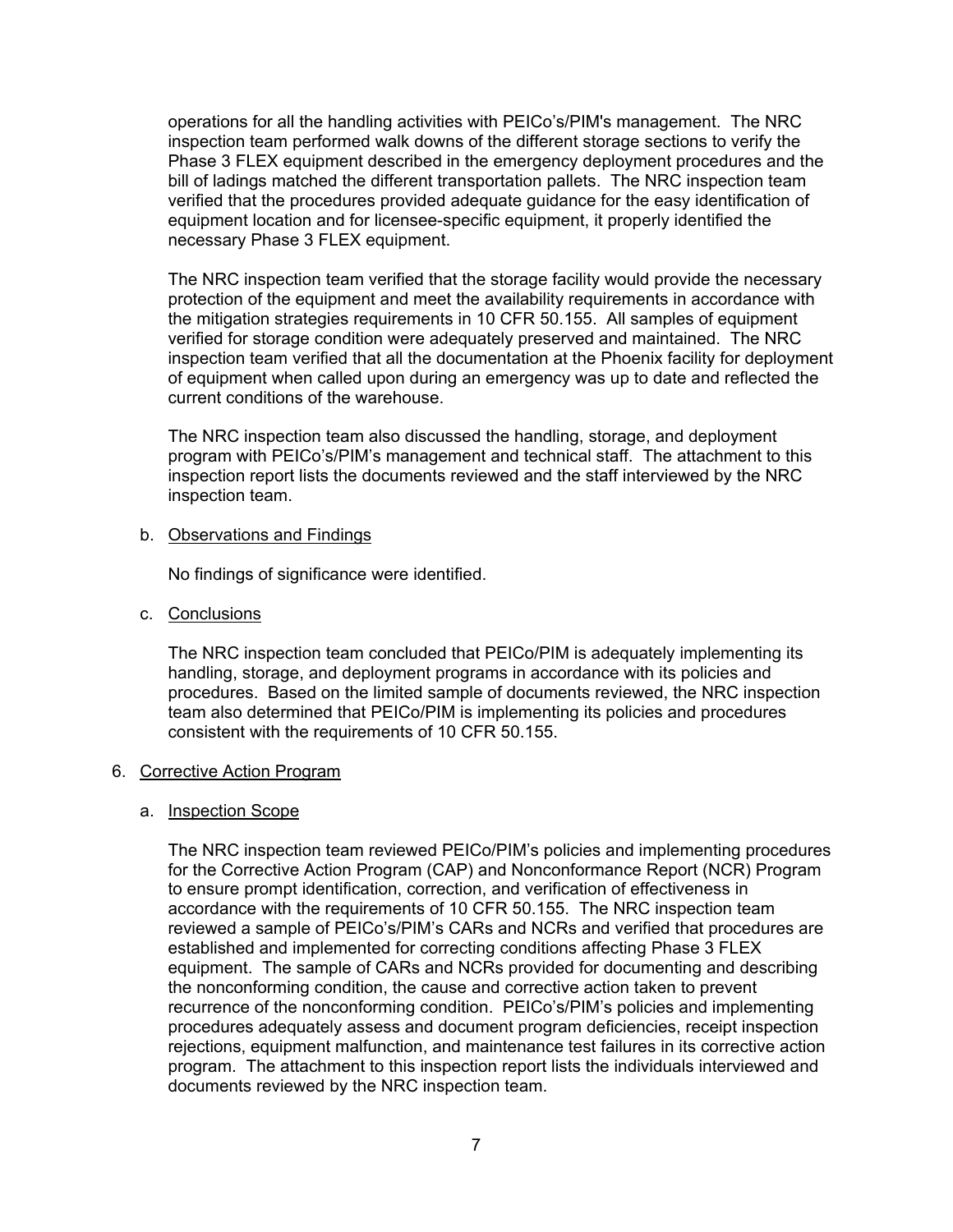## b. Observations and Findings

No findings of significance were identified.

## c. Conclusions

The NRC inspection team concluded that PEICo/PIM is adequately implementing its corrective action and nonconformance programs in accordance with its policies and procedures. Based on the limited sample of documents reviewed, the NRC inspection team also determined that PEICo/PIM is implementing its policies and procedures consistent with the requirements of 10 CFR 50.155.

### 1. Entrance and Exit Meetings

On October 19, 2020, the NRC inspection team discussed the scope of the inspection with Mr. Stan Piedra, PEICo/PIM's PIM QA Manager, and other members of PEICo's/PIM's management and technical staff. On October 20, 2020, the NRC inspection team presented the inspection results and observations during an exit meeting with Mr. Stan Piedra, other members of PEICo's/PIM 's management and technical staff. The attachment to this report lists the attendees of the entrance and exit meetings, as well as those individuals whom the NRC inspection team interviewed.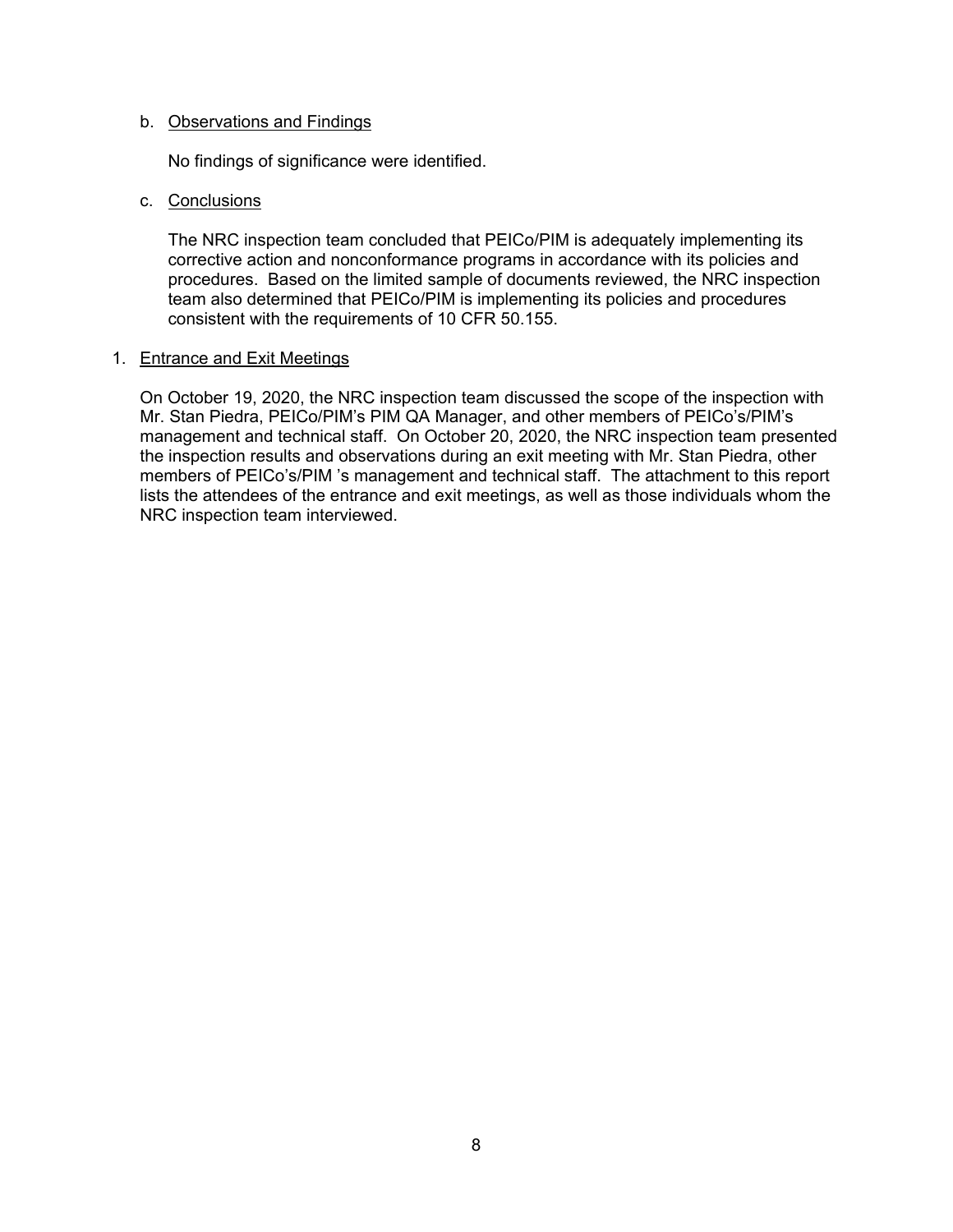# **ATTACHMENT**

# 1. ENTRANCE/EXIT MEETING ATTENDEES

| <b>Name</b>          | <b>Title</b>                                   | <b>Affiliation</b>  | <b>Entrance</b> | <b>Exit</b>             | <b>Interviewed</b> |
|----------------------|------------------------------------------------|---------------------|-----------------|-------------------------|--------------------|
| David Crawley        | Senior PMO Manager                             | PEICo/PIM<br>(SNC)  | X               | X                       | X                  |
| <b>Stan Piedra</b>   | PIM QA Manager                                 | PEICo/PIM<br>(SNC)  | X               | X                       | X                  |
| Mark Boggs           | <b>Facilities &amp; Maintenance</b><br>Manager | PEICo/PIM<br>(SNC)  | X               | X                       |                    |
| Lesa Hill            | PIM Program Manager                            | PEICo/PIM<br>(SNC)  | X               | X                       | $\sf X$            |
| Greg Robison         | <b>SAFER Chairman</b>                          | PEICo/PIM<br>(Duke) | X               | X                       |                    |
| <b>Scott Stewart</b> | <b>SAFER Project Manager</b>                   | PEICo/PIM<br>(SNC)  | X               | X                       |                    |
| <b>Greg Roberson</b> | <b>Phoenix NSRC</b><br>Supervisor              | PEICo/PIM<br>(SNC)  | $\mathsf{X}$    | X                       |                    |
| <b>Sunny Potter</b>  | <b>Phoenix NSRC Materials</b><br>Analyst       | PEICo/PIM<br>(SNC)  | X               | X                       |                    |
| <b>Drew Weiser</b>   | <b>SAFER Program</b><br>Manager                | Framatome           | X               | X                       |                    |
| Marty Trum           | Consultant                                     | Framatome           | X               | X                       |                    |
| <b>Mike Powell</b>   | <b>PWROG Chairman &amp;</b><br>COO             | PEICo/PIM<br>(APS)  |                 | $\overline{\mathsf{x}}$ |                    |
| <b>Rick Matelski</b> | Technician                                     | <b>Barnhart</b>     |                 |                         | X                  |
| Tim Lepak            | Technician                                     | <b>Barnhart</b>     |                 |                         | X                  |
| Aaron Armstrong      | Inspection TL                                  | <b>NRC</b>          | X               | X                       |                    |
| Kerri Kavanagh       | <b>Branch Chief</b>                            | <b>NRC</b>          | X               | X                       |                    |

## 2. INSPECTION PROCEDURES USED

- Inspection Procedure (IP) 36100, "Inspection of 10 CFR Part 21 and Programs for Reporting Defects and Noncompliance," dated May 16, 2019
- Inspection Procedure 43002, "Routine Inspections of Nuclear Vendors," dated January 27, 2017
- IP 43006, "Inspection of Implementation of Mitigation Strategies Order Regarding the Use of National Safer Response Centers" dated October 16, 2020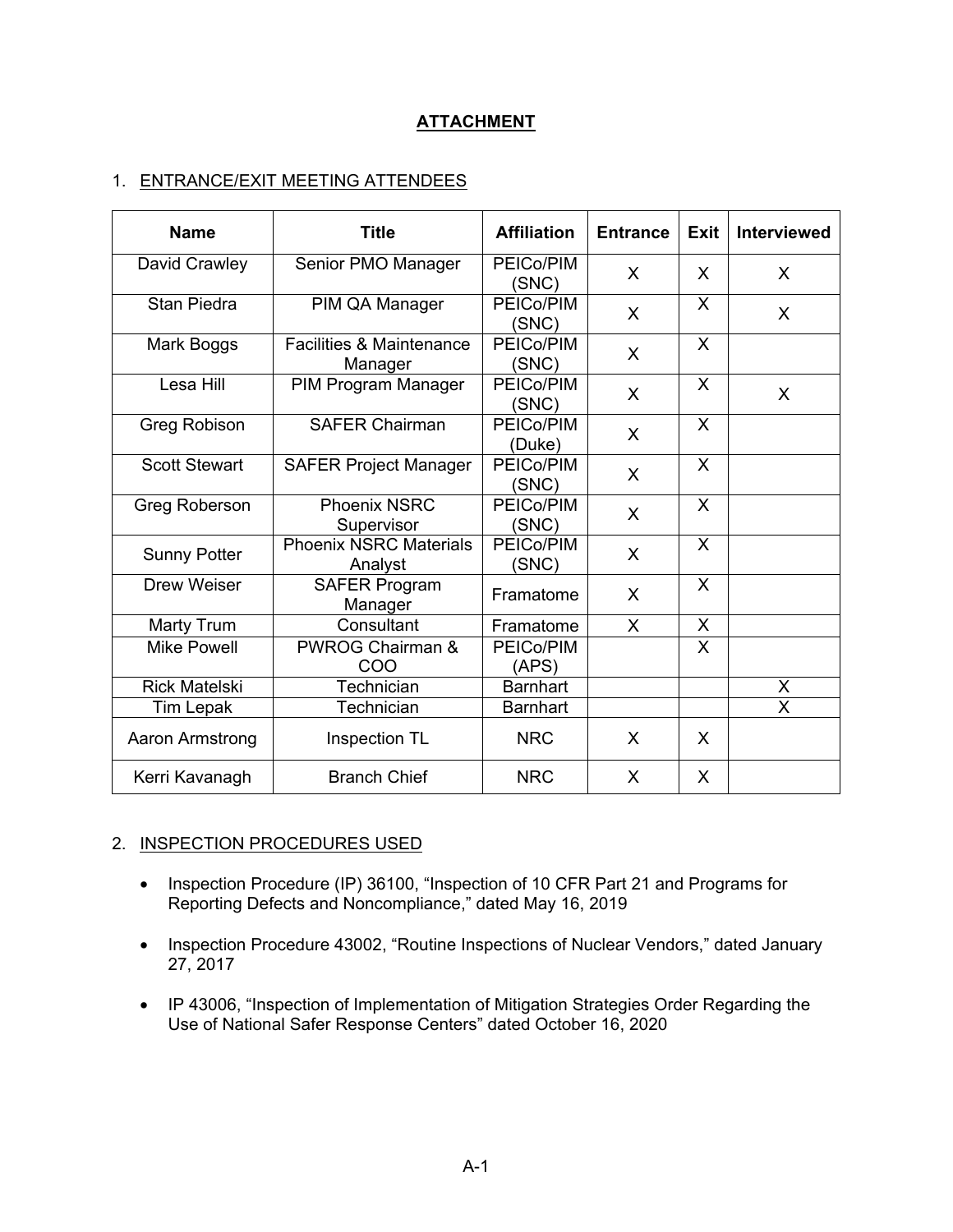## 3. DOCUMENTS REVIEWED

#### Policies and Procedures

PEICo Quality Assurance Manual, Section 12, "Control of Measuring and Test Equipment," Version 8, dated August 27, 2019.

Pooled Inventory Management (PIM), Storage Facility Procedures AP-16, "Control of Measuring and Test Equipment," Version 2, October 13, 2020.

"PIM Policy and Procedures," Version 12, dated September 19, 2020

"PIM Storage Facility Procedures," Version 85, dated October 16, 2020

M&TE Log dated October 19, 2020

PEICo Quality Assurance Manual, Section 18, "Audits," Version 8, August 27, 2019

GQA, 2019 PEICo QA Program Annual Full Scope Audit, August 15, 2019

PEICo Quality Assurance Manual, Section 4, "Procurement Document Control," Version 8, August 27, 2019.

AP-14, "Equipment / Material Receiving," Version 3, October 13, 2020.

AP-11, "Identification of Substandard and/or Fraudulent Items," Version 1, October 11, 2017.

Framatome Doc. 38-9238005-002, "SAFER Response Plan for R.E. Ginna Nuclear Generating Station," January 4, 2019

Work Instruction (WI)-2-10, "4160 VAC Turbine Generator," Version 7, April 13, 2020

WI-GP-12, "Starting Nozzle Replacement," Version 3, March 13, 2019

WI-GP-10, "Battery Change Out," Version 1, November 28, 2016

WI-GP-09, "Battery Check," Version 1, April 26, 2017

WI-GP-1, "Degradation Inspection," Version 2, November 30, 2016

Procurement Documents

PO 201937, May 13, 2019

PO 201958, October 24, 2019

PO 201976, December 11, 2019

PO 202005, March 20, 2020

PO 202047, June 17, 2020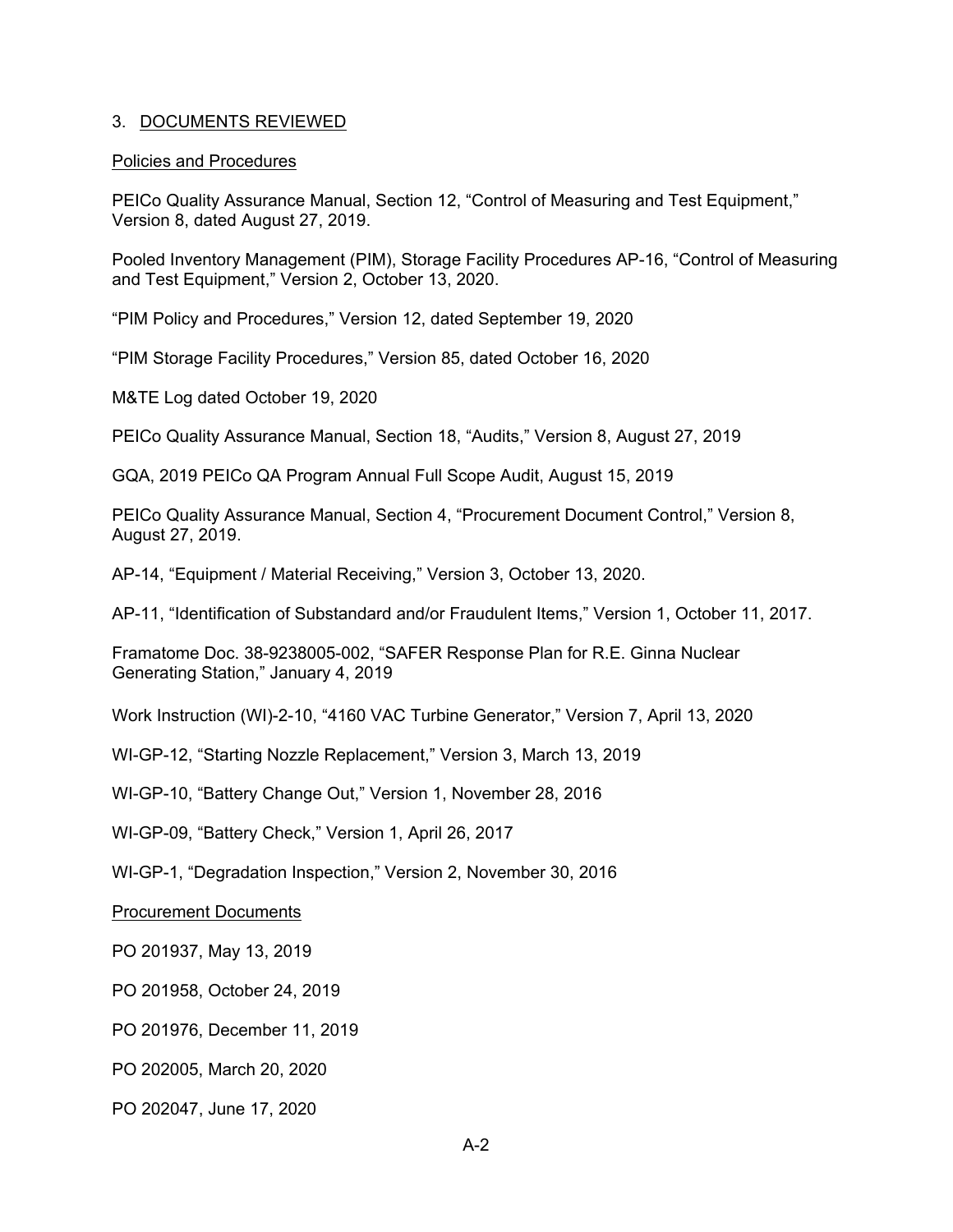Receipt Inspection Report (RIR) 20-070 PO 202047, August 28, 2020

Certificate of Conformance for PO 202047, June 29, 2020

RIR 19-131 PO 201958, Oct 30, 2019

Certificate of Conformance for PO 201958, October 25, 2019

RIR 19-167 PO 201976, December 31, 2019

RIR 20-068 PO 202005C02, August 27, 2020

RIR 20-054 PO 202005CO2, August 28, 2020

RIR 20-061 PO 202005CO1, August 28, 2020

Contracts for Trucking and Air providers

PIM-N6, September 4, 2014 (ground).

NERRC101A001-0207 PIM001, September 12, 2014 (air).

NERRC101A001-0462 PIM001, September 19, 2014 (Call Center Services).

PO 201514, April 16, 2015 (helicopter program phase services).

SAFER Response Plan Supplement Aid No. 19, "Helicopter Provider Information," July 21, 2020.

Corrective Action/Nonconformance Reports

NCR No. 747, dated October 15, 2020

NCR No. 740, dated June 05, 2020

NCR No. 739, dated May 22, 2020

NCR No. 723, dated February 10, 2020

NCR No. 712, dated February 4, 20

CAR No. 19-40, dated July 31, 2019

CAR No. 19-30, dated May 16, 2019

CAR No. 20-12, dated September 24, 2020

CAR No. 20-11, dated September 15, 2020

CAR No. 20-10, dated September 17, 2020